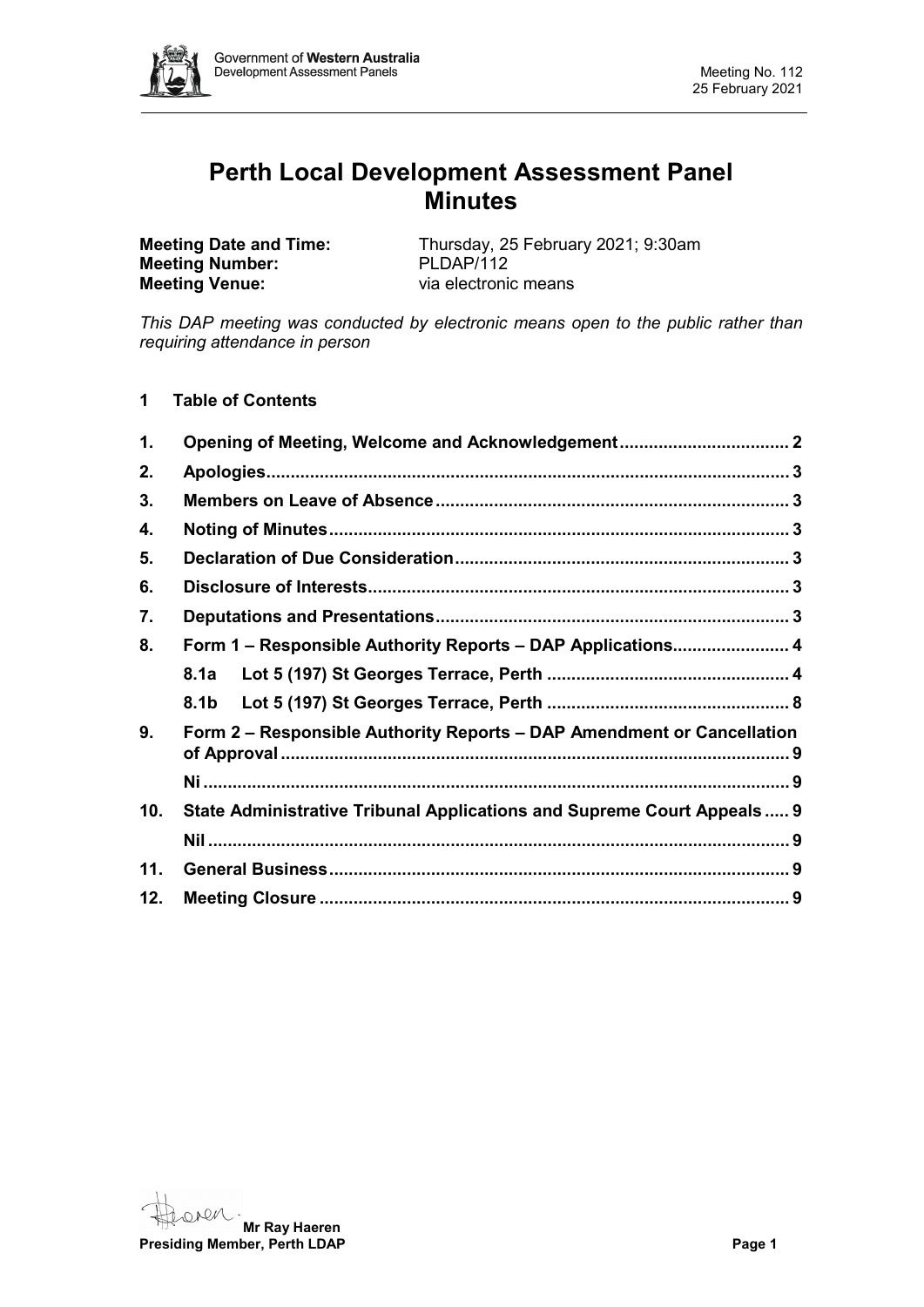

# **Attendance**

# **DAP Members**

Mr Ray Haeren (Presiding Member) Mr Jarrod Ross (Deputy Presiding Member) Ms Diana Goldswain (Third Specialist Member) Cr Brent Fleeton (Local Government Member, City of Perth) Cr Viktor Ko (Local Government Member, City of Perth)

# **Officers in attendance**

*Item 8.1a* Mr Roberto Colalillo (City of Perth) Mr Dewald Gericke (City of Perth) Mr Dimitri Fotev (City of Perth) Mr Craig Smith (City of Perth)

*Item 8.1b* Mr Pasutadoll (Top) Seangsong (Western Australian Planning Commission) Mr Ben Hesketh (Western Australian Planning Commission)

# **Minute Secretary**

Ms Megan Ventris (DAP Secretariat) Mr Chris Dodson (DAP Secretariat) Ms Fenix Laffar-Mansell (DAP Secretariat)

# **Applicants and Submitters**

Mr Dan Lees (element) Mr Andrew Baranowski (Plan E Landscape Architects) Mr Andrew Tang-Smith (Woods Bagot) Mr David Ockenden (GDI) Mr Angus Reynolds (GDI) Ms Hazel Porter (Woods Bagot)

# **Members of the Public / Media**

<span id="page-1-0"></span>There was 1 member of the public in attendance.

# **1. Opening of Meeting, Welcome and Acknowledgement**

The Presiding Member declared the meeting open at 9:30am on 25 February 2021 and acknowledged the traditional owners and paid respect to Elders past and present of the land on which the meeting was being held.

The Presiding Member announced the meeting would be run in accordance with the DAP Standing Orders 2020 under the *Planning and Development (Development Assessment Panels) Regulations 2011.*

**Mr Ray Haeren Presiding Member, Perth LDAP Page 2 Page 2**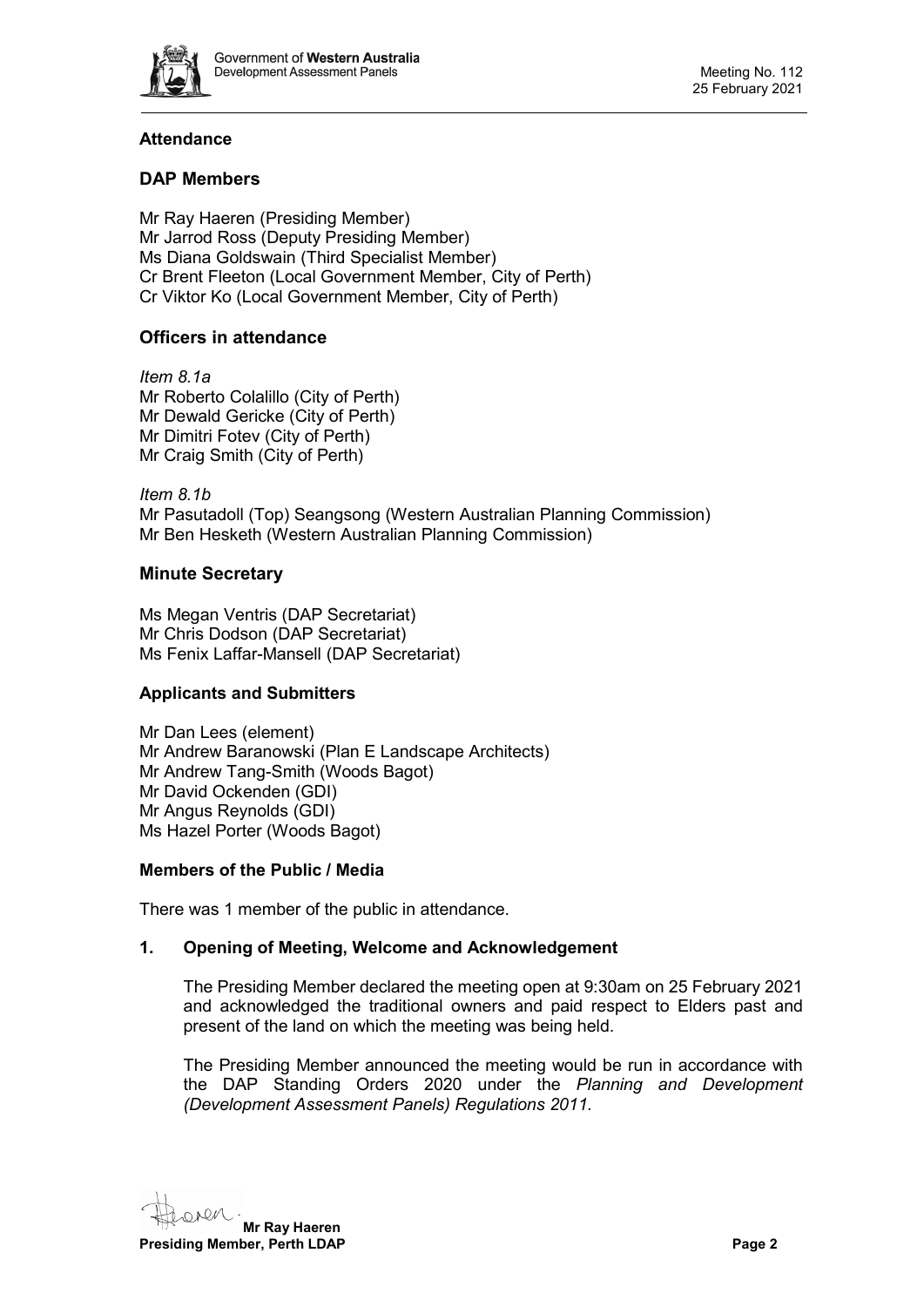

# **1.1 Announcements by Presiding Member**

The Presiding Member advised that in accordance with Section 5.16 of the DAP Standing Orders 2020 which states *'A person must not use any electronic, visual or audio recording device or instrument to record the proceedings of the DAP meeting unless the Presiding Member has given permission to do so.',* the meeting would not be recorded.

This meeting was convened via electronic means. Members were reminded to announce their name and title prior to speaking.

#### <span id="page-2-0"></span>**2. Apologies**

Nil

#### <span id="page-2-1"></span>**3. Members on Leave of Absence**

Nil

#### <span id="page-2-2"></span>**4. Noting of Minutes**

DAP members noted that signed minutes of previous meetings are available on the [DAP website.](https://www.dplh.wa.gov.au/about/development-assessment-panels/daps-agendas-and-minutes)

#### <span id="page-2-3"></span>**5. Declaration of Due Consideration**

The Presiding Member noted that the agenda was updated to include the late submission of the responsible authority report recommendation for Item 8.1a that was received on 18 February 2021.

The Presiding Member noted that an addendum to the agenda was published to include details of a DAP direction for further information and responsible authority response in relation to Item 8.1a, received on 23 February 2021.

All members declared that they had duly considered the documents.

#### <span id="page-2-4"></span>**6. Disclosure of Interests**

Nil.

#### <span id="page-2-5"></span>**7. Deputations and Presentations**

- **7.1** Mr David Ockenden (GDI) addressed the DAP in support of the recommendation for the application at Item 8.1a&b and responded to questions from the panel.
- **7.2** Mr Dan Lees (element) addressed the DAP in support of the recommendation for the application at Item 8.1a&b.
- **7.3** Mr Andrew Tang-Smith (Woods Bagot) addressed the DAP in support of the recommendation for the application at Item 8.1a&b.

**Mr Ray Haeren Presiding Member, Perth LDAP Page 3**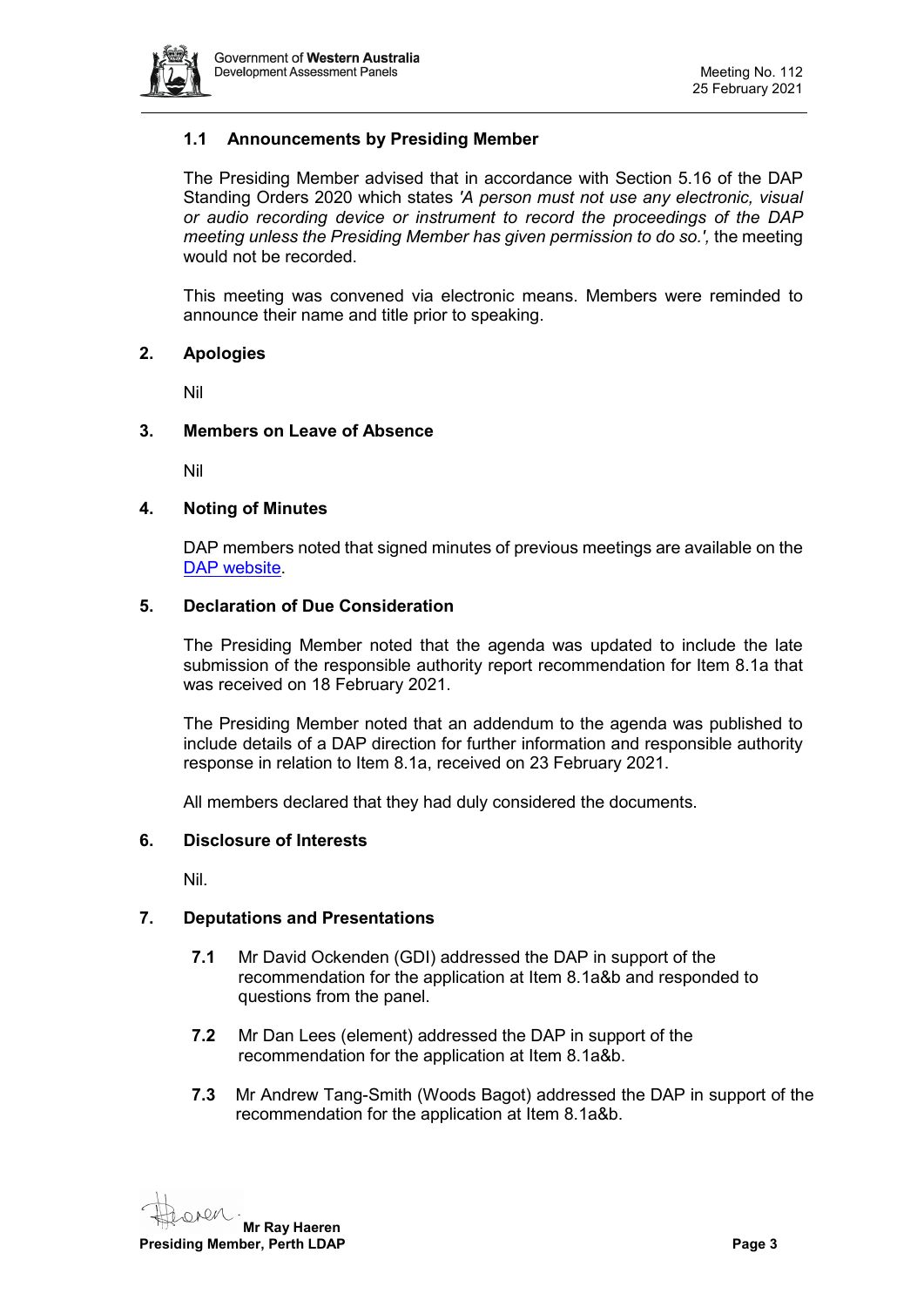

- **7.4** Mr Andrew Baranowski (Plan E Landscape Architects) addressed the DAP in support of the recommendation for the application at Item 8.1a&b and responded to questions from the panel.
- **7.5** City of Perth Officers addressed the DAP in relation to the application at Item 8.1a and responded to questions from the panel.

#### *The presentation at Item 7.1- 7.5 was heard prior to the application at Item 8.1a.*

**7.6** Western Australian Planning Commission Officers addressed the DAP in relation to the application at Item 8.1b and responded to questions from the panel.

*The presentation at Item 7.6 was heard prior to the application at Item 8.1b.*

<span id="page-3-1"></span><span id="page-3-0"></span>**8. Form 1 – Responsible Authority Reports – DAP Applications**

# **8.1a Lot 5 (197) St Georges Terrace, Perth**

| <b>Development Description:</b> | Development of a New Commercial Office<br>Tower and Associated Upgrades to Public<br><b>Spaces and Pedestrian Facilities</b> |
|---------------------------------|------------------------------------------------------------------------------------------------------------------------------|
| Applicant:                      | <b>Element Advisory Pty Ltd</b>                                                                                              |
| Owner:                          | The Trust Company Limited ATF GDI No 35                                                                                      |
|                                 | Perth Prime CBD Office Trust                                                                                                 |
| Responsible Authority:          | City of Perth                                                                                                                |
| DAP File No:                    | DAP/20/01897                                                                                                                 |

#### **REPORT RECOMMENDATION**

**Moved by:** Mr Jarrod Ross **Seconded by:** Ms Diana Goldswain

That the City of Perth Local Development Assessment Panel resolves to:

1. **Approve** DAP Application reference DAP/20/01897 and accompanying plans perspectives (Attachment 2) and development plans (Attachment 3) in accordance with Clause 68 of Schedule 2 (Deemed Provisions) of the *Planning and Development (Local Planning Schemes) Regulations 2015* and the provisions of City Planning Scheme No. 2 and the Metropolitan Region Scheme, subject to the following conditions:

# **Conditions**

1. the development being constructed with high quality and durable materials and finishes and to a level of detailing that is consistent with the elevations and perspectives received on 15 February 2021 and 17 February 2021, including final details of the treatments of the elevated pedestrian walkway, the interface of the public plaza with Mill Street and details of the vehicle entries up to and inclusive of the gates, with a sample board of the proposed materials, colours and finishes being submitted for approval by the City prior to applying for a building permit;

**Mr Ray Haeren Presiding Member, Perth LDAP Page 4**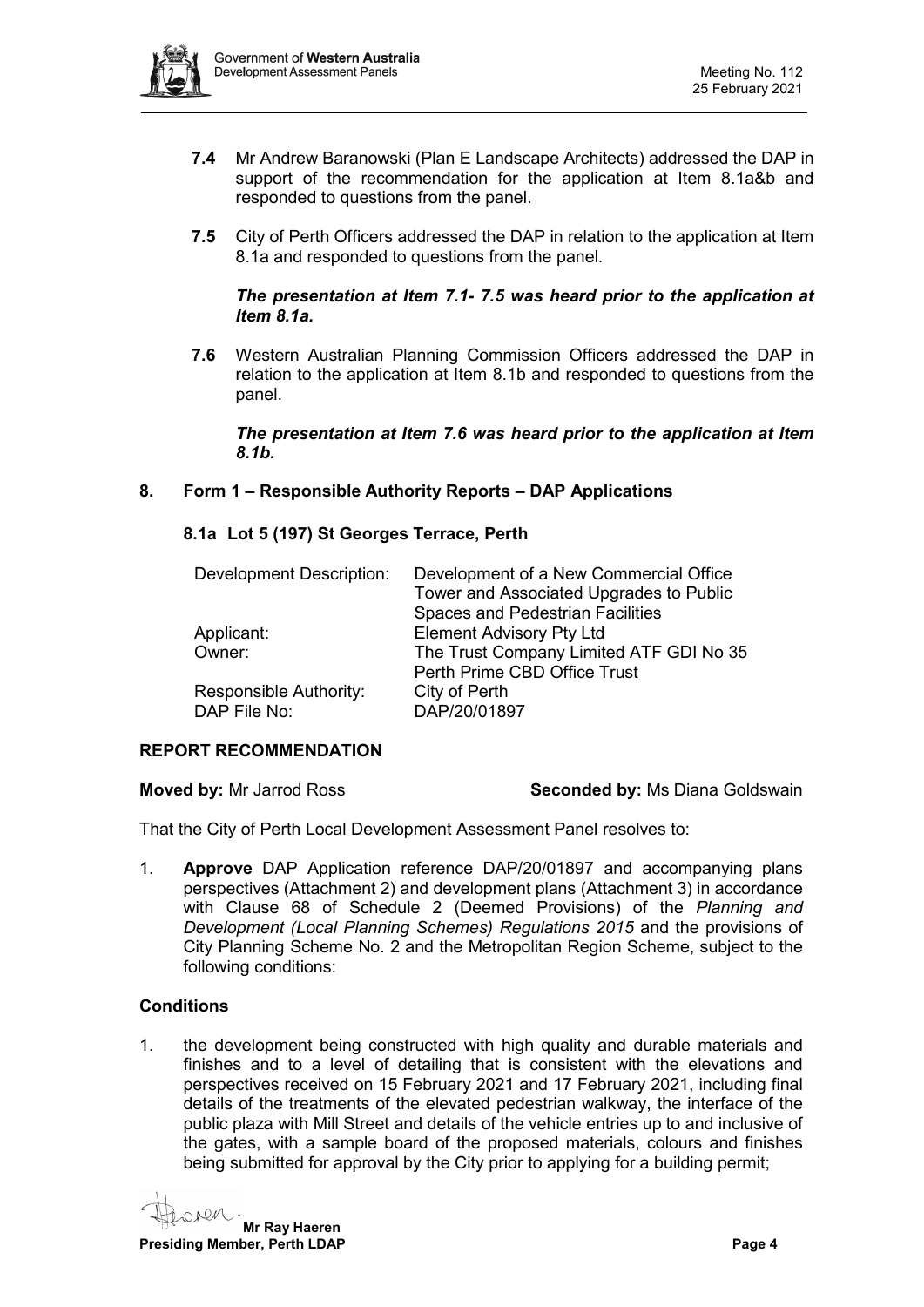

- 2. the building facades being designed to mitigate potential high levels of glare or excessive solar reflection to the surrounding public realm and nearby properties to the satisfaction of the City, with final details of the façade design and a reflection assessment/report prepared by a suitably qualified consultant being submitted for approval by the City prior to applying for a building permit;
- 3. final details of the design, treatment of and access to the public spaces and pedestrian links, including provision of universal access, landscaping, furniture, art, lighting, security, maintenance and litter control, together with the proposed management and maintenance of these areas being submitted for approval by the City prior to applying for a building permit;
- 4. the public being granted permanent, unrestricted access through the forecourt/plaza areas of the three towers between 5.00am and 1.00am of the following day, including the elevated walkway and the pedestrian access link between the adjacent Forrest Centre (221 St Georges Terrace) and the subject site, but not including those areas required to be closed to the public in order to secure the building(s) on the site, for 364 days out of every year, with the written consent of the City being first obtained if it becomes necessary for public access to these areas to be restricted for more than one day per year;
- 5. the child care centre being available for use by the public to the City's satisfaction and not being limited to the exclusive use by tenants or occupants of the buildings on the site, with the facility being operational within three months of the occupation of the approved office tower development and thereafter maintained as a publicly available facility to the satisfaction of the City. In the event of the child care centre not continuing, any new proposed use being subject to a separate application for approval by the City and being limited to a public facility complying with the provisions of the City's Bonus Plot Ratio Policy (4.5.1) to the City's satisfaction;
- 6. a leasing strategy and management plan for the tenanting and on-going operation of the child care centre, demonstrating compliance with the above condition, being prepared in accordance with the provisions of Section 5.4 'Provision of Specific Facilities on Private Land' of the City's Bonus Plot Ratio Policy (4.5.1) and being submitted for approval by the City prior to the occupation of the approved development;
- 7. any proposed air-conditioning condensers, external building plant, lift overruns, piping, ducting, water tanks, transformers and fire control rooms being located or screened so that they cannot be viewed from any location external to the building and to minimise any visual and noise impact, including any such plant or services located within the vehicle entrances of the development and with fire boosters being integrated into the design of the building or landscaping, with details of the location and screening of such plant and services being submitted for approval by the City prior to applying for a building permit;
- 8. final details of all landscaping areas including soil depths, plant species, use of substantial/mature plant stock where appropriate, irrigation and management, including modelling and refinement of the wintergarden public space microclimate, being submitted for approval by the City prior to its installation and thereafter maintained to a high standard;

**Mr Ray Haeren Presiding Member, Perth LDAP Page 5**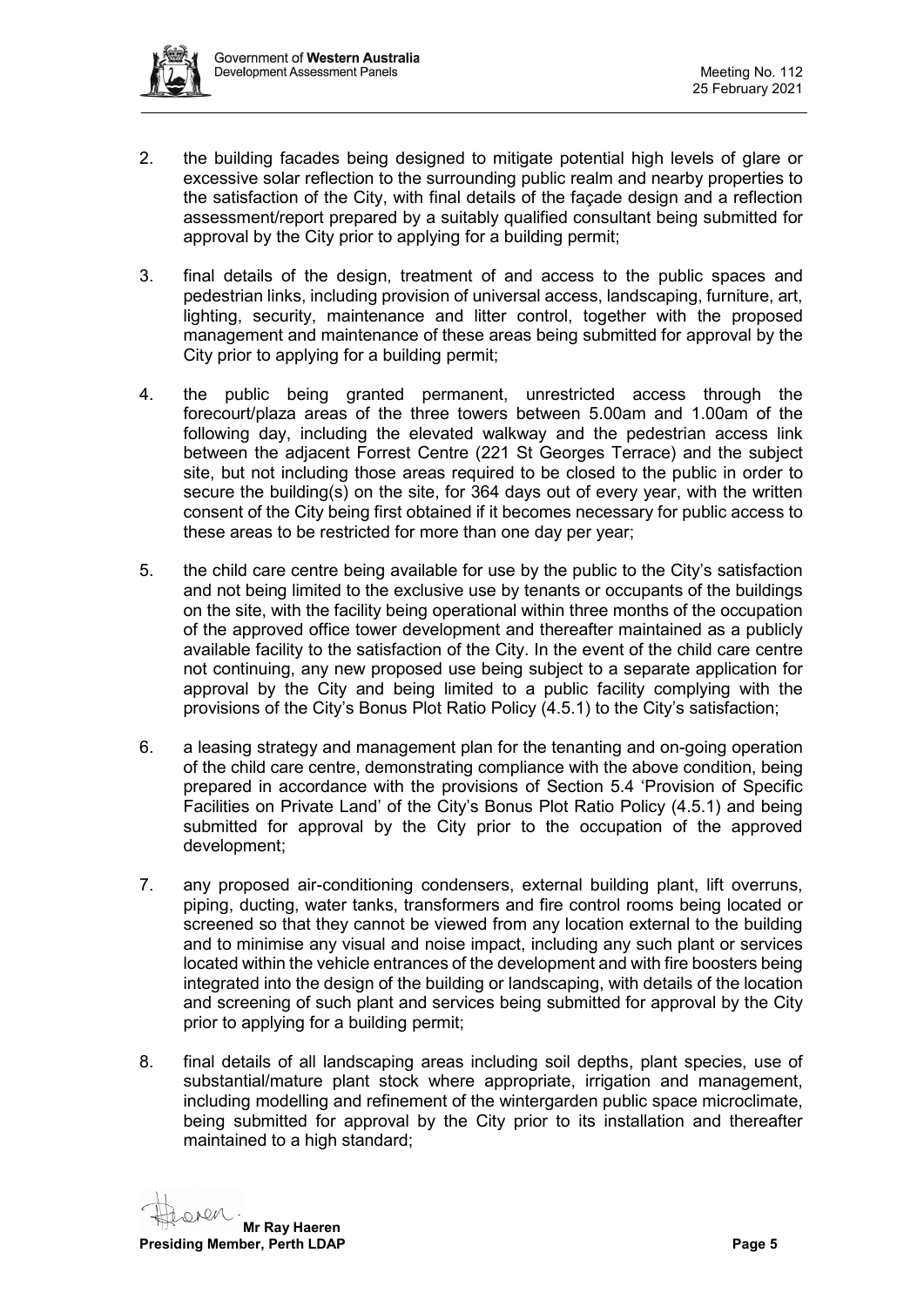

- 9. the public open space and pedestrian walkways being completed to a high standard and in accordance with the approved plans to the City's satisfaction prior to occupation of the development;
- 10. a lighting plan for the development, including details of how the elevated pedestrian walkway will be illuminated to provide a safe and functional space at night, being submitted for approval by the City prior to applying for a building permit;
- 11. any signage for the development being integrated into the design of the building, with any signage which is not exempt from approval under the City's Signs Policy 4.6 being subject to a separate application for approval;
- 12. on-site stormwater disposal/management being to the City's specifications with details being submitted for approval by the City prior to applying for a building permit;
- 13. the proposed floor levels of the pedestrian and vehicular entrances to the building and commercial tenancies at pedestrian level being designed to match the current levels of the immediately adjacent footpaths to the City's satisfaction, with details being submitted for approval by the City prior to applying for the relevant building permit;
- 14. the office tower wellness centre tenancy being for the exclusive use of tenants or occupants of the building and not being accessed by the general public, with any change to the use of this tenancy being subject to a separate application for approval by the City, with the tenancy maintaining a high level of visibility to and from the adjacent street environment with all windows/doors remaining transparent with any coating, screening, internal furnishings and signs not exceeding 25% of the window area;
- 15. the ground floor commercial tenancies being limited to 'Dining', 'Retail (General)', 'Retail (Local)' and 'Entertainment' (excluding nightclubs and taverns) uses;
- 16. if any commercial tenancy is proposed be used as a small bar ('Entertainment'), prior to the use coming into operation, the applicant shall submit for approval by the City, a detailed management plan for the venue outlining the control of noise, patron behaviour, queuing, hours of operation and waste management, with the approved management plan being implemented by the proprietor/manager of the small bar tenancy on an on-going basis;
- 17. the dimensions of all car parking bays, loading bays, the vehicle entrances, aisle widths and circulation areas complying with the Australian Standard AS2890.1, with a certificate of compliance by an architect or engineer being submitted for approval by the City prior to applying for a building permit;
- 18. a maximum of 221 tenant car parking bays being provided on-site for the exclusive use of staff/guests/customers of the development and not being leased or otherwise reserved for the use of tenants or occupants of other buildings or sites;
- 19. the seven drop off bays fronting Mounts Bay Road being for the exclusive use of customers of the child care facility located within the office tower, with each vehicle being limited to remain in a bay for a maximum period of 15 minutes;

**Mr Ray Haeren Presiding Member, Perth LDAP Page 6**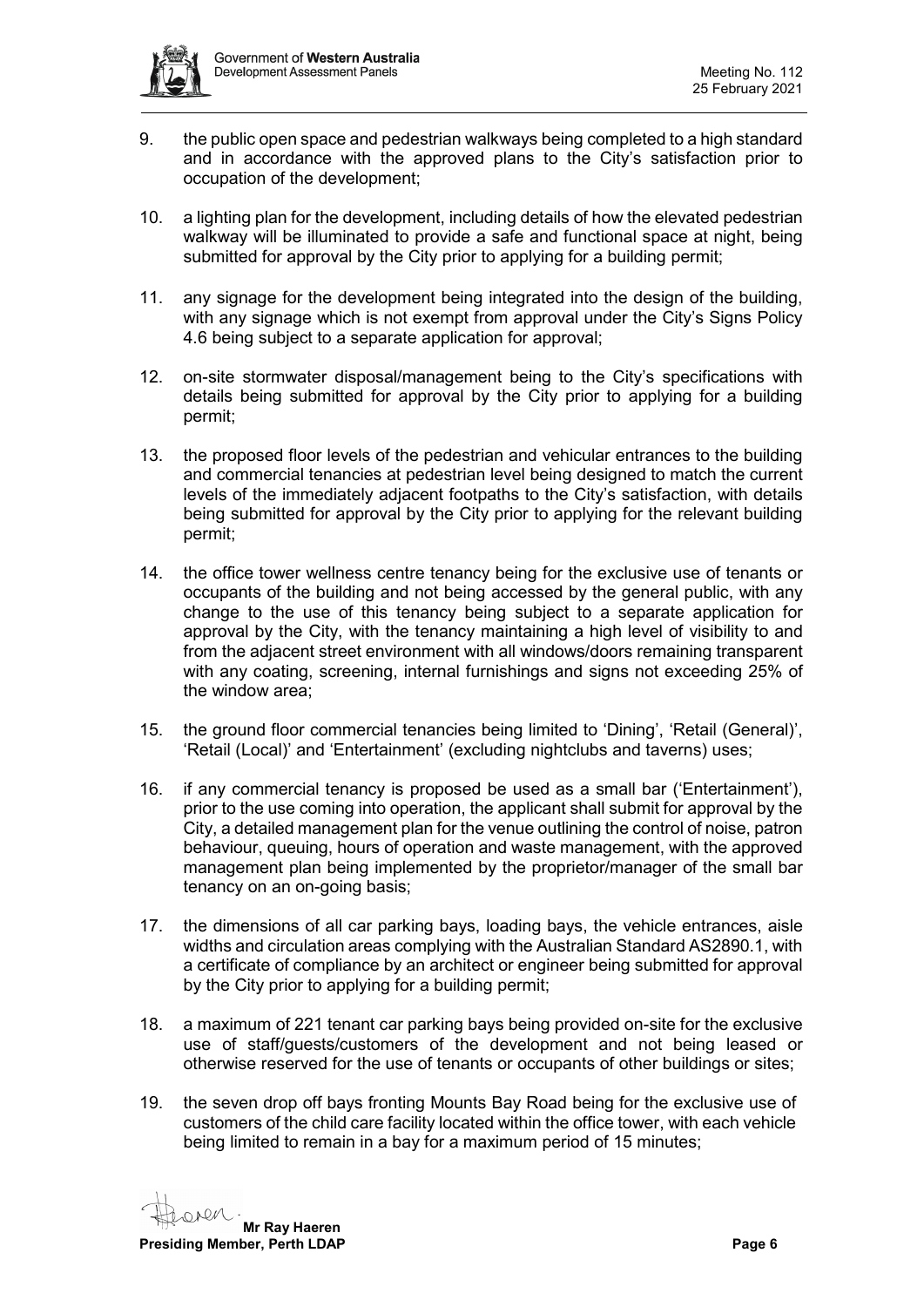

- 20. the proposed development being designed and constructed in such a manner so that existing and possible future noise levels associated with:
	- a) inner city activities including commercial and entertainment uses and activities; and
	- b) noise generated from within the development, including all mechanical services and plant infrastructure;

that could potentially affect occupants of the development, can be successfully attenuated in accordance with the *Environmental Protection (Noise) Regulations 1997*. Details of such noise attenuation measures shall be prepared by a qualified acoustic consultant and submitted to for approval by the City prior to applying for a building permit;

- 21. a final Waste Management Plan, being submitted for approval by the City prior to applying for a building permit;
- 22. a final Wind Impact Statement, including wind tunnel model measurements, being undertaken to quantify and compare the wind conditions against acceptable pedestrian wind comfort criteria and, if necessary, including mitigation strategies to achieve compliance with the criteria, with details being submitted by the applicant for approval by the City prior to applying for a building permit, with any significant design changes resulting from the amended wind impact analysis being the subject of a separate application for approval;
- 23. the existing street trees located in the road verge on Mounts Bay Road and Mill Street being retained and protected from damage throughout any demolition and/or construction works with tree protection zones being established and maintained during the demolition and/or construction periods in accordance with the Australian Standard S4970-2009 - Protection of Trees on Development Sites, to the satisfaction of the City, with the owner/applicant being liable for any damage or removal of the trees;
- 24. all redundant crossovers being removed and the verge and footpath/s being reinstated in accordance with the City's specifications and satisfaction and at the expense of the developer/landowner and all new proposed crossovers being located and constructed to the City's specification and satisfaction prior to occupation of the development, with any additional works external to the property boundaries of the site not being approved as part of this development and being subject to a separate application(s) for approval; and
- 25. demolition and construction management plans for the proposal prepared in accordance with the City's pro-forma and requirements being submitted for approval by the City prior to applying for a demolition permit and/or a building permit.

# **Advice**

1. This decision constitutes planning approval only and is valid for a period of four (4) years from the date of approval. If the subject development is not substantially commenced within the specified period, the approval shall lapse and be of no further effect.

**Mr Ray Haeren Presiding Member, Perth LDAP Page 7**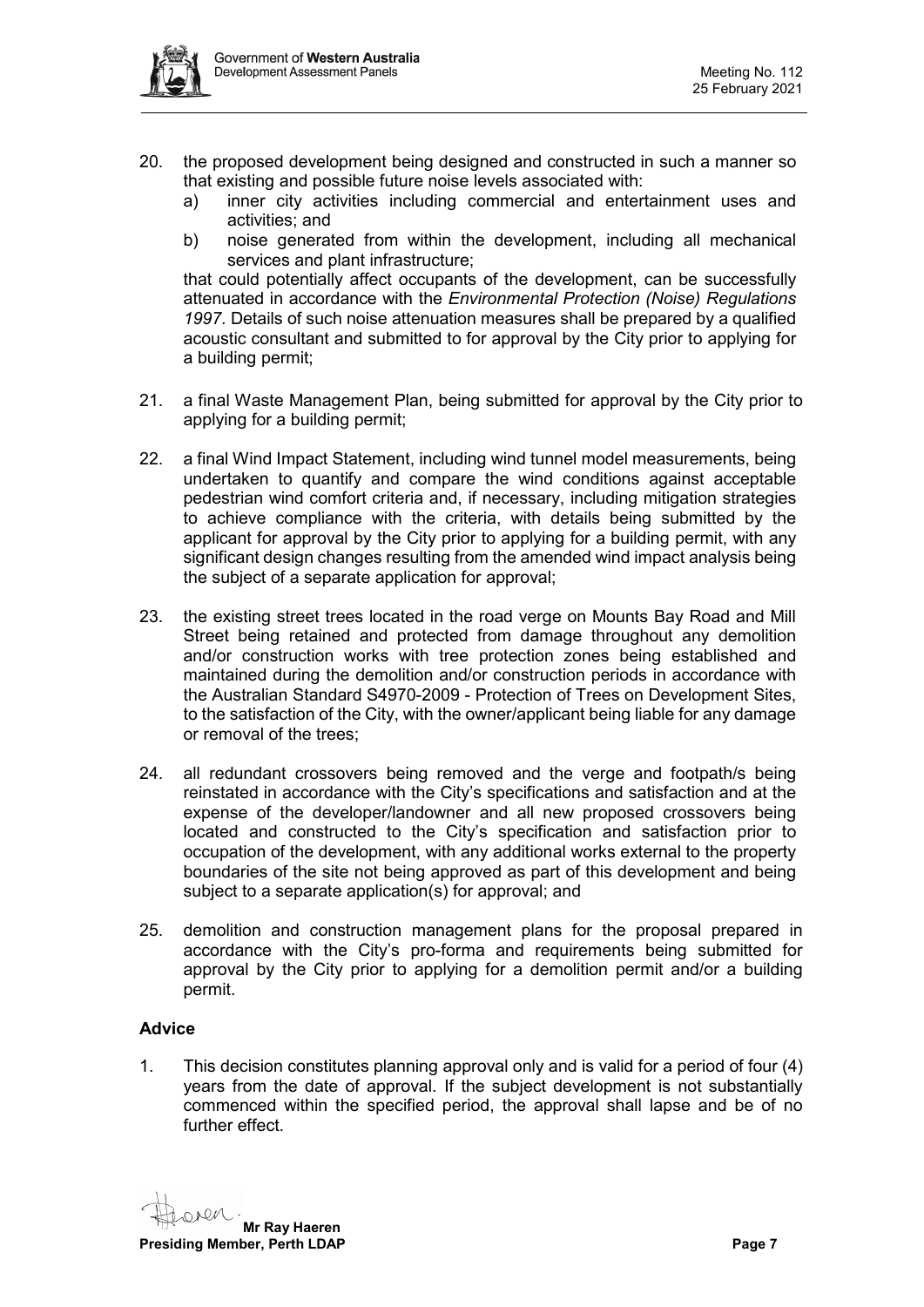

- 2. The development is approved with a maximum plot ratio of 7.2:1 (62,827m² of plot ratio floor area) inclusive of 20% bonus plot ratio (10,471m² plot ratio floor area) for the provision of a public facilities (additional and enhanced public spaces and pedestrian access/links) and specific facilities on private land (childcare centre) in the development in accordance with Clause 28 of City Planning Scheme No. 2 and the requirements of the Bonus Plot Ratio Policy 4.5.1.
- 3. The City advises that the final Waste Management Plan is required to address the following additional matters:
	- a) surfaces per premises type to confirm generation rates, number of bins and service frequency:
	- b) access arrangements for collectors of all waste types confirming the suitability of the entry gate, driveway and waste dock for the relevant waste vehicles; and
	- c) provision of bin wash facilities for all bin storage areas.
- 4. The City advises that the existing street trees will not be permitted to be pruned, relocated or removed to accommodate demolition and/or construction works at the site, with the amenity value of the trees to be included in any works bond associated with any building permit issued by the City.

#### **The Report Recommendation was put and CARRIED UNANIMOUSLY.**

**REASON:** The panel were satisfied by the officer and applicant information and determined the application in line with officer recommendations.

#### <span id="page-7-0"></span>**8.1b Lot 5 (197) St Georges Terrace, Perth**

| <b>Development Description:</b>        | Development of a New Commercial Office<br>Tower and Associated Upgrades to Public<br><b>Spaces and Pedestrian Facilities</b> |
|----------------------------------------|------------------------------------------------------------------------------------------------------------------------------|
| Applicant:                             | <b>Element Advisory Pty Ltd</b>                                                                                              |
| Owner:                                 | The Trust Company Limited ATF GDI No 35<br>Perth Prime CBD Office Trust                                                      |
| Responsible Authority:<br>DAP File No: | City of Perth<br>DAP/20/01897                                                                                                |

#### **REPORT RECOMMENDATION**

#### **Moved by:** Mr Jarrod Ross **Seconded by:** Ms Diana Goldswain

That the City of Perth Local Development Assessment Panel resolves to **approve** DAP Application reference DAP/20/01897 and accompanying plans date stamped 15 February 2021 by the Department of Planning, Lands and Heritage, on behalf of the Western Australian Planning Commission, in accordance with Clause 30(1) of the Metropolitan Region Scheme, subject to the following conditions:

**Mr Ray Haeren**